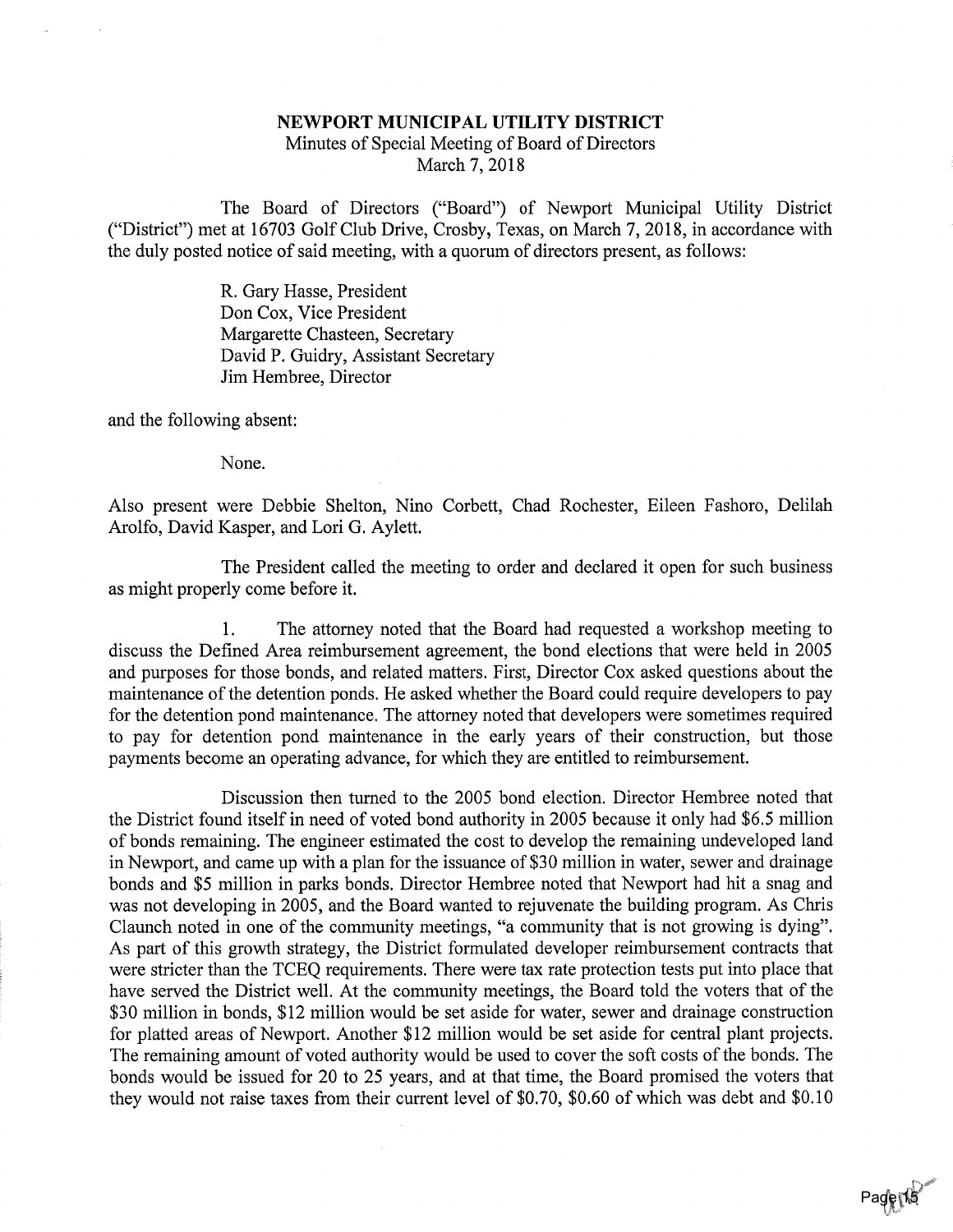was maintenance. According to that projection, the voted authority would last until 2020, at which time the District would need another bond election. This is precisely how things have worked out. David Kasper reviewed the remaining voted authority with the Board, the projects that are already underway or completed, and the capital expansion needs of the District. Thetiming is now to begin preparation for the next bond election.

Discussion then turned to the cost needed to develop within the District to prepare for service to the Defined Area tract. The Defined Area tract will need a central lift station at a cost of approximately \$1.2 million, a force main at a cost of approximately \$1.6 million, and a water lines at a cost of approximately \$400,000. The engineer estimates the total cost of \$3.3million plus the soft costs for these facilities. The Board considered whether these funds should be committed from the \$30 million in voted authority from Newport MUD, as opposed to from the Defined Area bonds. Debbie Shelton then reviewed the various projections related to making such a commitment. The financial advisor assumed that Newport Pointe would add an additional\$148 million to the tax roll. She assumed the \$3.2 million bond issue, but if the issue has to be slightly larger due to Mr. Kasper's projections, this does not change the analysis by much. The financial advisor demonstrated that the District can reimburse the developer 100% of the cost associated with the lifit station, force main and water lines without raising the overall District tax rate. In addition, that area generates \$377,000 of maintenance tax revenues that would be for thebenefit of Newport.

The financial advisor then provided a cash flow analysis of the Defined Area. She used the same growth projections and assumed setting a \$0.65 debt service tax rate in the Defined Area. This tax rate would support the issuance of approximately \$14,750,000 of bonds,which would generate approximate developer reimbursement of \$11,550,000. This is not good news for the developer because his development costs are in the range of \$20 million. Ms. Shelton noted that developer reimbursement depends upon value creation. Nino Corbett assumedthe construction of \$250,000 homes, and he believes that to be conservative. The other factor i the cost of development, and the developer has been conservative on that as well. The develope can build 125 lots before the force main is needed. After discussion, the Board agreed that itwould be appropriate to pay the cost of the force main, water lines and lift station from Newpor MUD bonds, and have the remainder of the water, sewer and drainage facilities in the Defined Area be paid with Defined Area bonds. The Board authorized the attorney to draft an agreement for reimbursement of the force main, water lines and lift station, using the same reimbursement tests that other developers are required to meet in Newport. The remaining Defined Areafacilities will be subject to a different contract and a \$1.25 tax rate test.

2. The Board discussed the developer reimbursement agreement with Rochester. Chad Rochester addressed the Board and stated that he wanted to purchase five acres and develop 45-foot lots. He stated that the average value of the homes is \$198,000 on the lots that Lennar is currently building. The Board noted that they were concerned about the value added by 45-foot lots. The Board was also concerned about street parking and the fact that the development would be located at a main entrance to the subdivision. Several Board members noted that the Board was trying to take all actions to encourage the orderly development of homes that would hold their value. The Board agreed that more information was needed fromRochester before any developer reimbursement agreement could be considered.